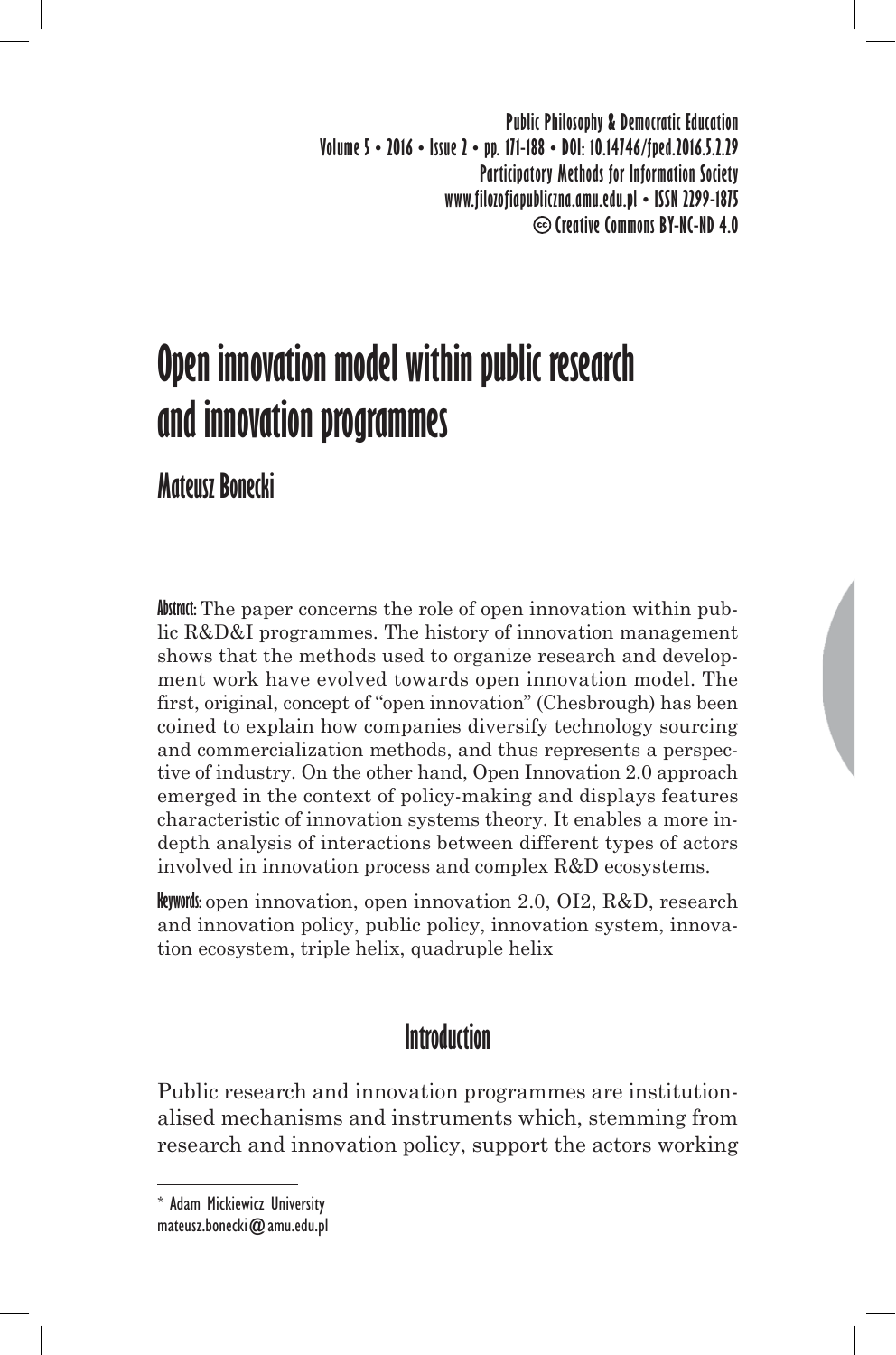on research and development. Such programmes incentivize research and innovation sector with grants and subsidies, indicating research problems, priorities, social needs or challenges. Motivation of such programmes, depending on overarching innovation policy, may be diverse, starting with progress in defence domain, through strengthening of competitiveness of national economy, and ending with facing the societal challenges. Usually, these programmes are implemented on the level of national economies, however, they may also become the instruments of international integration, as it is with European Union's research and innovation policy (Caracostas & Muldur, 2001, pp. 160-161).

The beneficiaries of such grants are both public and private academic institutions and research and technology organizations. Beyond that, public programmes, offering support for small- and medium-sized enterprises (SMEs) as well as for large companies influence the direction of industry advancements. In this instance, exploitation of knowledge, aiming at practical applications, remains the crucial element of the process, which coincides with the understanding of research and development present in the OECD conceptual framework for R&D performance measurement. Here, research and (experimental) development comprise

creative work undertaken on a systematic basis in order to increase the stock of knowledge, including knowledge of man, culture and society, and the use of this stock of knowledge to devise new applications. (OECD, 2002, p. 30)

Research covers both theoretical and experimental activities – those which are not guided by possible technical or social applications (*basic research*) and those oriented towards certain practical goal (*applied research*). Experimental development, on the other hand, refers to activities that exploit research results in order to produce or deliver new products, processes, systems, or services (OECD, 2002, p. 30). Hence, research and development covers creative and systematic knowledge-based activities that lead to new theoretical or practical achievements (discovery and invention, respectively) which are novel or display novel features. R&D process as such is therefore closely linked to *innovation,* where the latter is defined as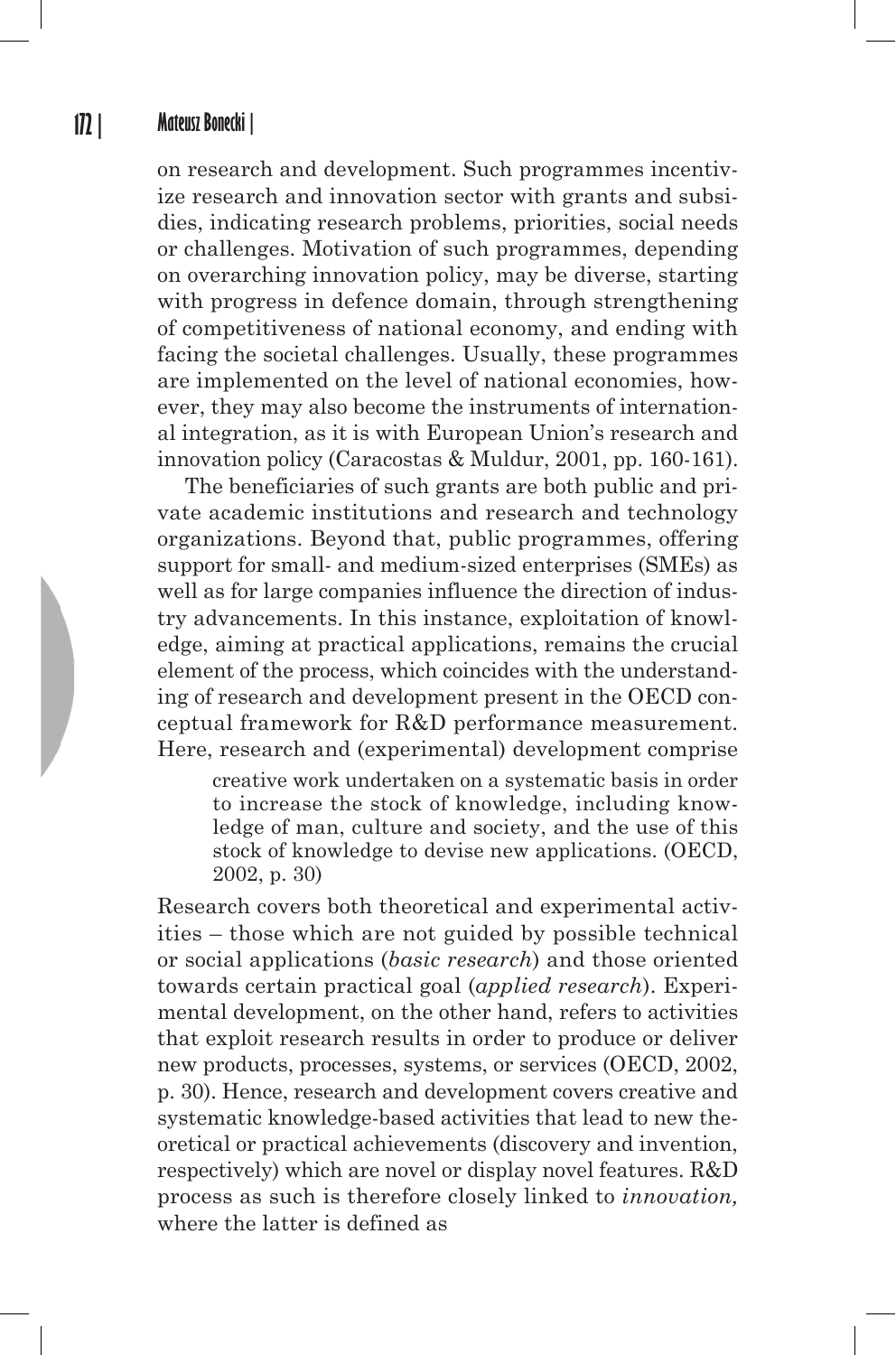the implementation of a new or significantly improved product (good or service), or process, a new marketing method, or a new organizational method in business practices, workplace organization or external relations. (OECD, 2005, p. 46)

Conceptual framework proposed by OECD assumes that the "novelty" is a relative term in a sense that the innovation "must be *new (or significantly improved) to the firm*" regardless of whether it has been developed internally or adopted (e.g. through acquisition) from an external entity (OECD, 2005, p. 46). Some authors have opposed to this approach and stated that innovation needs to be both "new to the firm and new to the relevant market", which helps to distinguish discoveries and inventions from innovations that "must be introduced into the market place so that consumers or other firms can benefit" (Greenhalgh & Rogers, 2010, pp. 4-5). The very assumption that innovation is necessarily marketable makes organizational and marketing innovations, mentioned in the OECD definition, come down to process innovation, which, in turn, is just a means of new product or service development: process innovation is nothing but "introduction of a new process for making or delivering goods and services" (Greenhalgh & Rogers, 2010, p. 4).

Given the above, an end-to-end process of new product development and marketing can be termed as R&D&I process. Hence, when one speaks of R&D&I, one refers to such R&D processes which aim is not only to increase new knowledge and technology but to gain in "new applications" which are marketable or simply able to provide value to their users.

With regard to open innovation model particular phases of entire R&D&I process are realised within separate entities (e.g. companies, universities, research centres), engaging diverse ways of transfer and exchange of intellectual property rights.

Open innovation is a paradigm that assumes that firms can and should use external ideas as well as internal ideas, and internal and external paths to markets, as the firms look to advance their technology. Open innovation combines internal and external ideas into architectures and systems whose requirements are defined by a business model. (Chesbrough, 2003a, p. xxiv)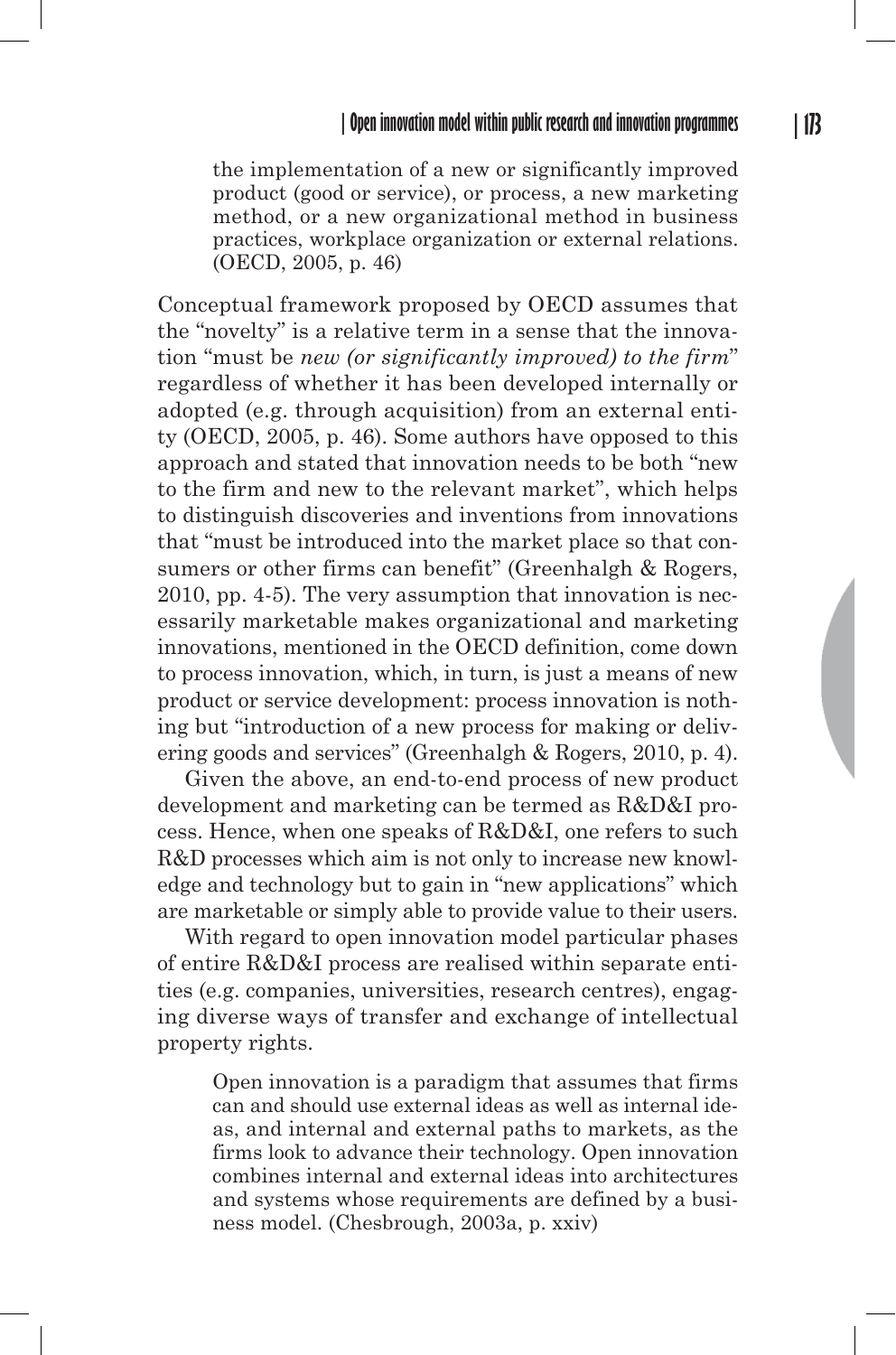In general, within the framework of open innovation, companies pursue innovation process in a distributed manner through insourcing and outsourcing of technologies (knowledge) on different levels of commercial maturity. Furthermore, in compliance with definitions of R&D and innovation, adopted by OECD (2002; 2005), open innovation approach treats R&D&I process as market-oriented. Introduction of a service or a product to the market is a culmination of all the stages of this very process. The reflection on innovation within this model is industry-centric with the company, frequently multinational, being the subject of innovation process. Nevertheless, the notion of open innovation in the context of small- and medium-sized enterprises (SMEs) has recently come into prominence (Vanhaverbeke, 2017).

## **Methodological note**

This research constitutes an exploratory study of the role of open innovation model within research and innovation policy. The preliminary review of literature regarding historical changes in innovation management models has been performed. This overview illustrates how methodology of innovation management evolved from "closed" to "open" innovation model. Subsequently, Open Innovation 2.0 (OI2) paradigm has been analysed. It was formulated for the purposes of European Union research and innovation policymaking. Finally, the research delved into the role of the government within particular stages of development of innovation management methods and within OI2 model.

## **From closed to open innovation (industry perspective)**

The history of  $20<sup>th</sup>$  and  $21<sup>st</sup>$  century industry shows that the development of innovation and R&D management methods display a tendency where initially hermetic, closed, and self-sufficient corporate R&D centres gradually become more market-driven, more cooperative, and more "open". A thorough study by Rothwell (1994) proposes a periodization of this evolution in five stages. In the following section Rothwell's study will be discussed and extended with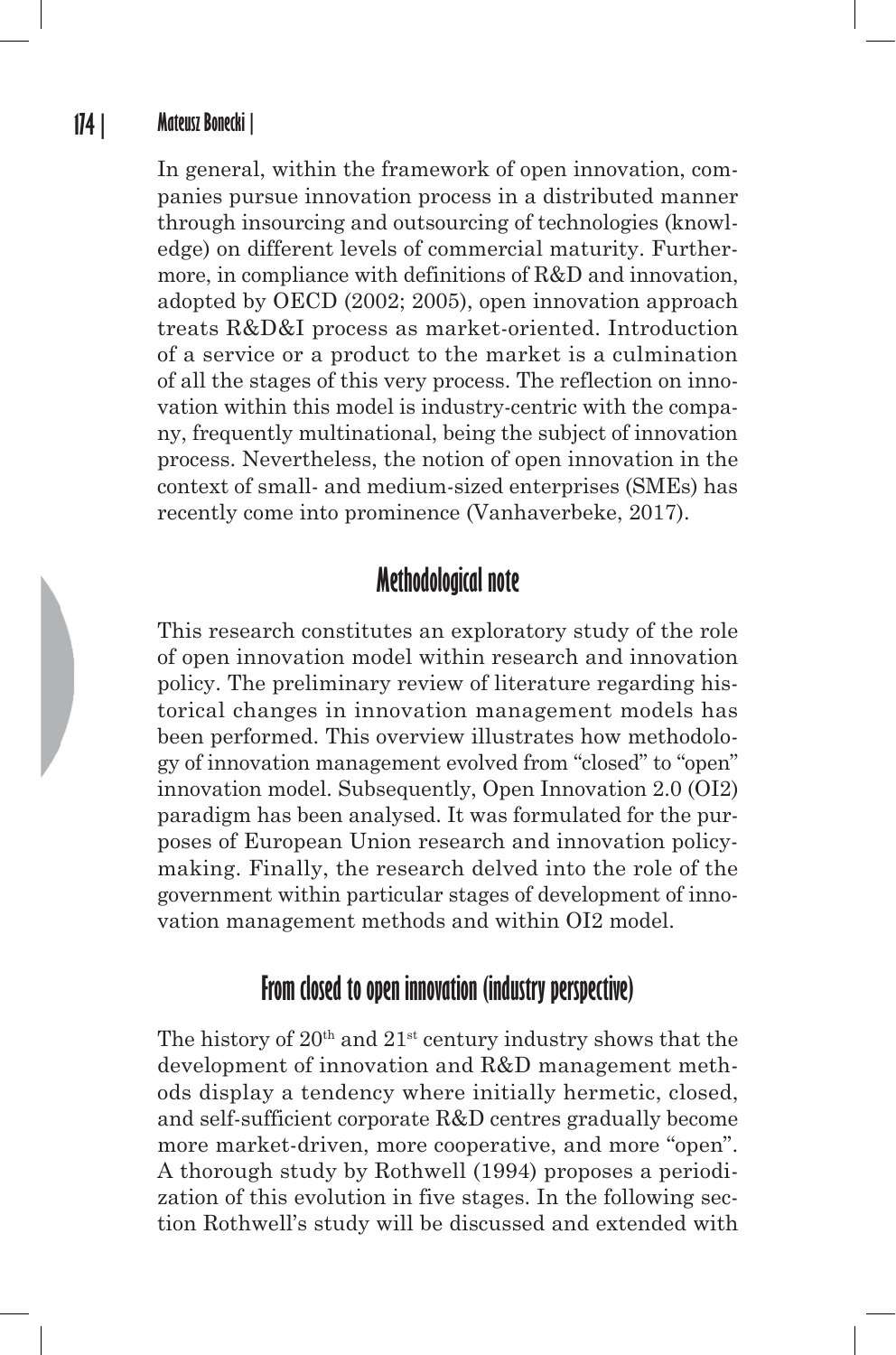further phases encountered in the literature (Nobelius, 2004; Du Preez, Louw & Essmann, 2006) in order to demonstrate Chesbrough's open innovation model as a point of departure for the evolutionary process.

*First generation* innovation process (from 1950s to mid 1960s) is defined through "technology push" approach which assumes linear progress from discovery through industrial development to the introduction of new products to the marketplace. To that extent such linear model resembles typical academic practice of fundamental (basic) research leading to scientific discoveries which are further elaborated in order to deploy market and industrial applications (Rothwell, 1994, pp. 7-8).

*Second generation* (from the mid 1960s to the early 1970s) is characterized as "market pull" since R&D departments delivered products using existing technologies, paying more attention to demand side, and thus finding balance between technology supply and market needs (Rothwell, 1994, p. 8-9). According to OECD, this was the "golden age of corporate R&D" as almost all industrially-relevant knowledge and marketable inventions were produced inside corporate structures: in the 1970s approximately only 3% of the total industrial expenditure on R&D was allocated to source research from outside the company (OECD, 2008, p. 26).

From the early 1970s to the mid 1980s research and development was organized in line with "coupling" (interactive) model where "technology push" and "market pull" find their balance. In the *third generation* innovation process typical stages of innovation process (idea, design, development, prototyping, manufacturing, marketing) are interconnected through feedback loops. Furthermore, "coupling" model connects intra- and extra-organizational activities, bridging internal research capacity of the company and broader scientific and technological community. Essential factors determining the third generation innovation process are, just to mention a few, access to external know-how, emphasis on creating customer value, user education, and cross-project synergies (Rothwell, 1994, pp. 9-11). Roussel, Saad and Erickson (1991) have anticipated this "coupling model" in their concept of "integrated R&D strategic plans". These are conceived and executed through cooperation of corporate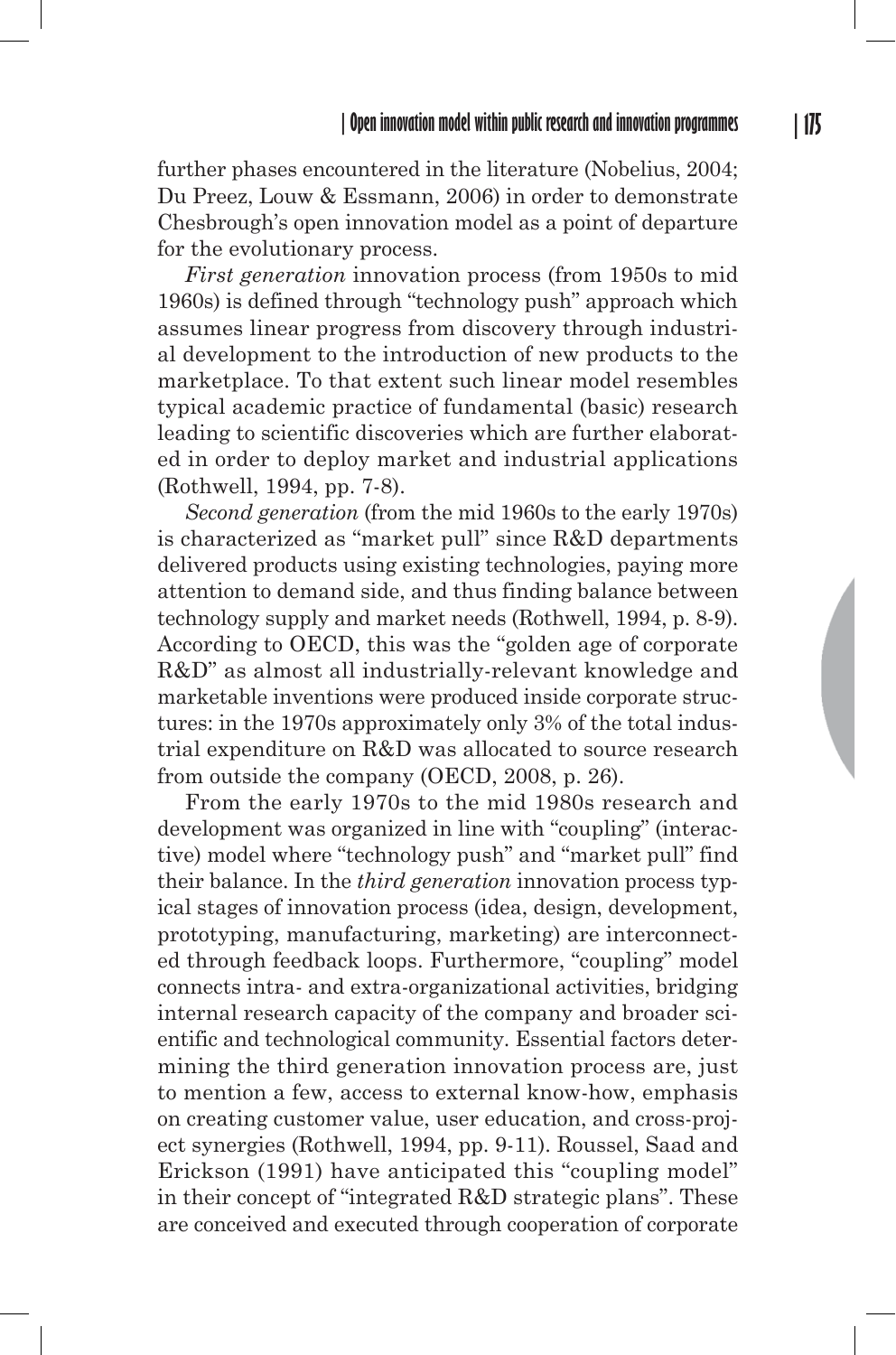and divisional management, R&D units, finances, human resources, legal affairs, manufacturing, and marketing and sales (p. 3-4).

The trend of both market orientation and communication with external environment is becoming even more explicit in the case of the *fourth generation* (from early 1980s to early 1990s). It is characteristic of Japanese companies of that period as they represent a paradigmatic example of "integration and parallel development". Here, the innovation activities are horizontally distributed among different departments of the company and executed "in parallel" with focus on cross-functional coordination (Rothwell, 1994, p. 11). Since these activities are carried out in parallel, the sequential R&D model process is replaced with overlapping R&D stages which, in their analysis of innovation processes in Japanese companies, Nonaka and Takeuchi (1986) captured with the metaphor of *rugby*:

Under the rugby approach, the product development process emerges from the constant interaction of a hand- -picked, multidisciplinary team whose members work together from start to finish. Rather than moving in defined, highly structured stages, the process is born out of the team members' interplay. (p. 138)

The rugby approach to R&D abandons "waterfall model" of project management, where new product development phases are executed sequentially, and assumes that the steps of design, development, prototyping, manufacturing, and marketing overlap. Moreover, according to Rothwell (1994, pp. 11-12), the fourth generation displays cross-organizational linkages as it comprises strategic alliances between companies, involving key suppliers from the very beginning of the new product development process, interacting with active customers, and also benefiting from governmental support. Hence, the "holistic approach" (Nonaka & Takeuchi, 1986) appears to apply to both organizational and crossorganizational structures.

Rothwell (1994, p. 12) underlines that the trends inherent to the fourth generation innovation processes continue and pave the way towards the *fifth evolutionary phase* which begins in the 1990s. Rothwell has identified over twenty factors driving the fifth generation including shorter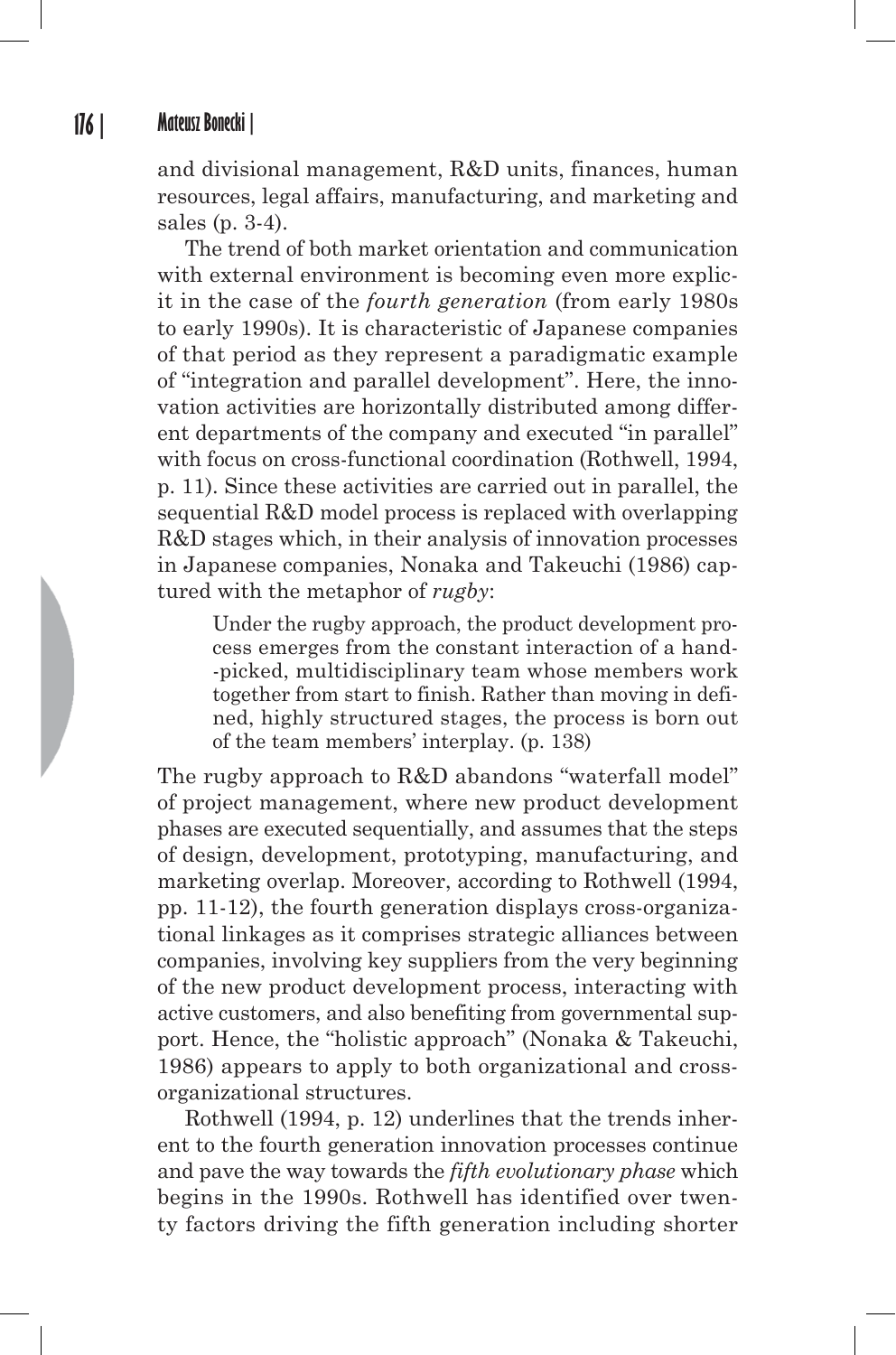time-to-market imperative, flexibility and adaptability of manufacturing process and products, strategic networking, accessibility to external know-how, involvement of leading-edge users in design, linkages with primary suppliers, or concurrent engineering (1994, pp. 15-22). In terms of the OECD report (2008, p. 24) this model of innovation holds to "multi-institutional networking". Nobelius (2004), as he had observed the fifth generation almost a decade after Rothwell had grasped its basic features, defined it as a model of *cross-boundary alliances and systems integration* where R&D process is stretched between competitors, distributors, customers, and suppliers, and thus requires an "ability to coordinate and integrate systems from different parties" (p. 371).

In 2000 nine out of ten top R&D spending companies outsourced 15% of R&D activities to external entities, mostly to other companies (OECD, 2008, p. 25). In this context, beyond Rothwell's periodization, the early 2000s bring the new, *sixth generation* (Nobelius, 2004). Paradigmatic exemplification of such an innovation process is Bluetooth Special Interest Group (SIG), the organization responsible for the development and maintenance of Bluetooth wireless communication standards and technology licensing to manufacturers.

The Bluetooth case represents a joint cross-industrial, open intellectual property-based, effort in developing and bringing a new technology to the market by utilizing the resources from more than one thousand companies. (Nobelius, 2004, p. 369)

This approach to R&D corresponds with the trend of "crossboundary alliances" characteristic of the fifth generation. The alliances for new product development in the sixth generation require engagement from many actors, exchange of knowledge and intellectual property within cross-organizational ecosystems, development and maintenance of shared technology standards, etc.

The evolution of R&D management models, as Nobelius posits, is organized by the three generic factors, i.e. technology complexity, level of investments and degree of competence specialization, and commercial demand with regard to return of investment and cost optimization (Table 1). These drivers guide the development process in the three main lines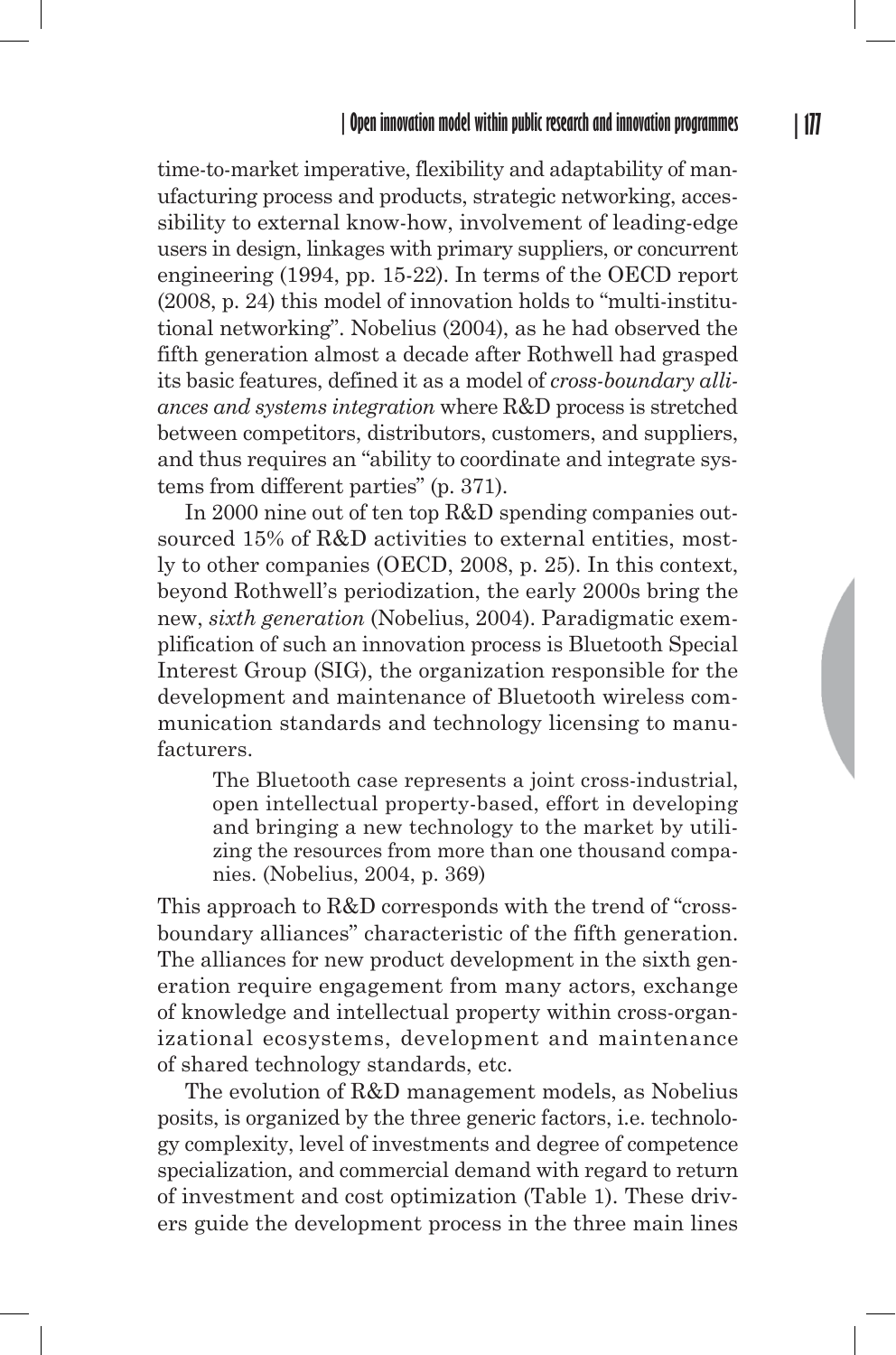in such a way that subsequent evolutionary phases develop R&D management models which take into account more and more aspects of the product and technology, involve broadening spectrum of stakeholders, and introduce increasingly efficient methods of product and technology commercialization.

**Table 1.** Theoretical framework for the analysis of R&D management evolution (Nobelius, 2004)

| driver                                                                      | development line                 | sixth generation<br>features                                                                                        |
|-----------------------------------------------------------------------------|----------------------------------|---------------------------------------------------------------------------------------------------------------------|
| product and technol-<br>ogy complexity                                      | multi-aspect<br>approach         | interoperability,<br>industrial design,<br>environmental,<br>manufacturability,<br>after-market consid-<br>erations |
| level of technologi-<br>cal investments and<br>rational specializa-<br>tion | multi-actor cooper-<br>ation     | interacting with<br>marketing, manu-<br>facturing, suppliers,<br>competitors, and<br>distributors                   |
| rate-of-return<br>demand and avoid-<br>ing costs of being<br>late           | effective commer-<br>cialization | timely, efficient<br>deliveries of new<br>products with pre-<br>dicted quality                                      |

The case of Bluetooth SIG shows how the sixth generation multi-technology ecosystems deliver value based on common standards underlying compatible products within various product lines in wide range of industries (from automotive to household appliances). To that end, networked innovators need to secure "broader multi-technology base for high-tech products and a more distributed technology-sourcing structure" (Nobelius, 2004, p. 375).

Other researchers, as claimed by Du Preez et al. (2006), interpret the sixth generation in terms of *open innovation*, where "internal idea generation and development, internal and external ideas as well as internal and external paths to market can be combined to advance the development of new technologies" (p. 9). This understanding of the sixth generation explicitly refers to Chesbrough and pays attention to collaboration, networking, openness, and agility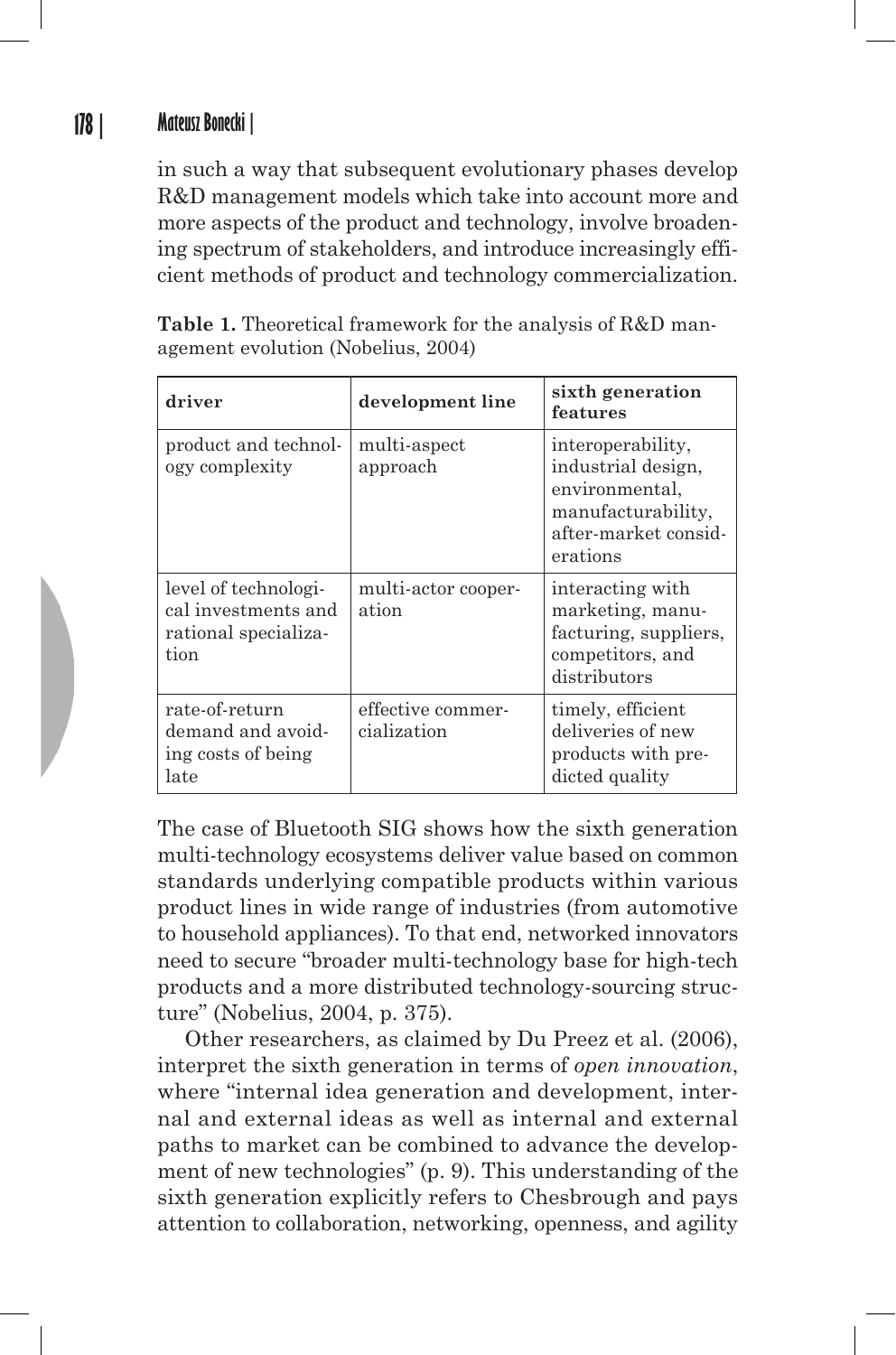of networked or web communities. According to Chesbrough, the government is instanced in the innovation process as "innovation benefactor": such a role, however, remains relatively insignificant and is confined to research funding, especially at early stages of technology development (Chesbrough, 2003b, p. 38).

The sixth generation broadens the scope and diversifies technology sourcing strategies (Nobelius, 2004; Granstrand & Sjölander, 1990), which now cover internal R&D, acquisitions of innovative firms, joint ventures, technology purchasing (e.g. contract R&D, licensing), and technology scanning. Furthermore, it also introduces a mix of exploitation strategies such as direct investment in production and marketing, creation of innovative firms (spin-offs), joint ventures, technology selling or licensing, divestment, and storage and leakage (Granstrand & Sjölander, 1990). Therefore, open and collaborative approach to both technology insourcing and technology exploitation bears marks of open innovation, combining internal and external assets to execute end-toend process from idea to the market.

## **Open Innovation 2.0 (public policy perspective)**

The concept of Open Innovation 2.0 (OI2) has been introduced by Open Innovation Strategy and Policy Group (OISPG) as an instrument of European Commission's innovation policy. Whilst open innovation, as understood by Chesbrough (2003a), comes down to sourcing knowledge and technology from multiple sources and diversifying technology exploitation channels, open innovation 2.0 offers

an innovation model based on extensive networking and co-creative collaboration between all actors in society, spanning organizational boundaries well beyond normal licensing and collaboration schemes. (Curley & Salmelin, 2013, p. 5)

According to Curley and Salmelin (2013), OI2 is marked by, firstly, networking and co-creation, which, focusing on joint ventures, R&D consortia, common research agendas, etc., go beyond intellectual property rights operations (e.g. transfer or licensing). Secondly, OI2 adopts "quadruple helix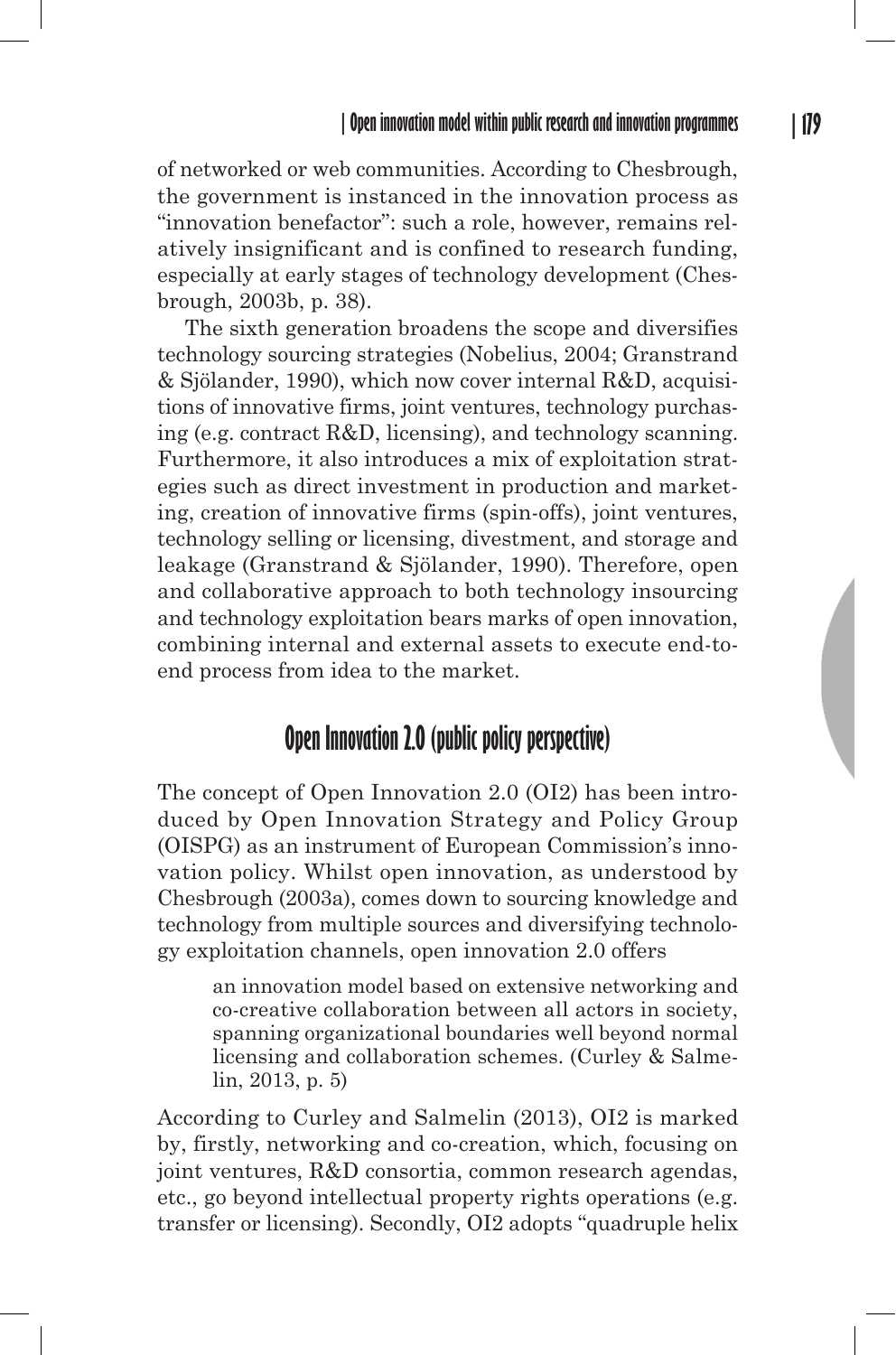innovation approach", within which academia, industry, government, and citizens jointly envision and co-create the future that is to be reached by innovation. It has been pointed out that such quadruple helix would "drive structural changes far beyond the scope of what any one organization or person could do alone" (Curley & Salmelin, 2013, p. 5). This notion comes to be an extension of the "triple helix", concept put forward by Etzkowitz (2008), who showed that for knowledge society university begins to play a crucial role, of the same importance as the government and industry in industrial age. Triple helix involves, therefore, government, industry, and academia, whereas OI2 additively implements active participation of citizens.

Extensive networking and co-creation, involving "all actors in society", which is supposed to "drive structural change" introduces entirely distinct approach. It does not focus on a single structure of industrial organization and on knowledge and technology flow within this structure. OI2 perspective approaches innovation holistically, in a mesoscale, capturing character and diversity of internal processes of all actors participating in interactions.

OI2 is a mash-up parallel process where the public policy maker needs to create the framework for this interaction (mash-up) to happen. OI2 is genuinely intersectional as innovation often happens in crossroads of technologies and applications (…). (Salmelin, 2013, p. 5)

Salmelin (2013) enumerates an entire array of OI2 features which separate this paradigm from closed innovation model and open innovation model proposed by Chesbrough (Table 2). Cross-fertilization replaces cross-licensing and multiple insourcing and exploitation strategies of standard open innovation. Hence, the exchange of intellectual property rights (IPR) is not basic interaction within OI2: this paradigm brings in equally important interactions such as joint initiating of R&D process, mutual inspiration of R&D actors, providing and updating product requirements, implementation of non-monetary values, identification of societal or environmental challenges, etc. This inclusive strategy, engaging citizens in the process of shaping of innovation agendas, could be pursued with the use of transdisciplinary foresight methods, due to which stakeholders would be able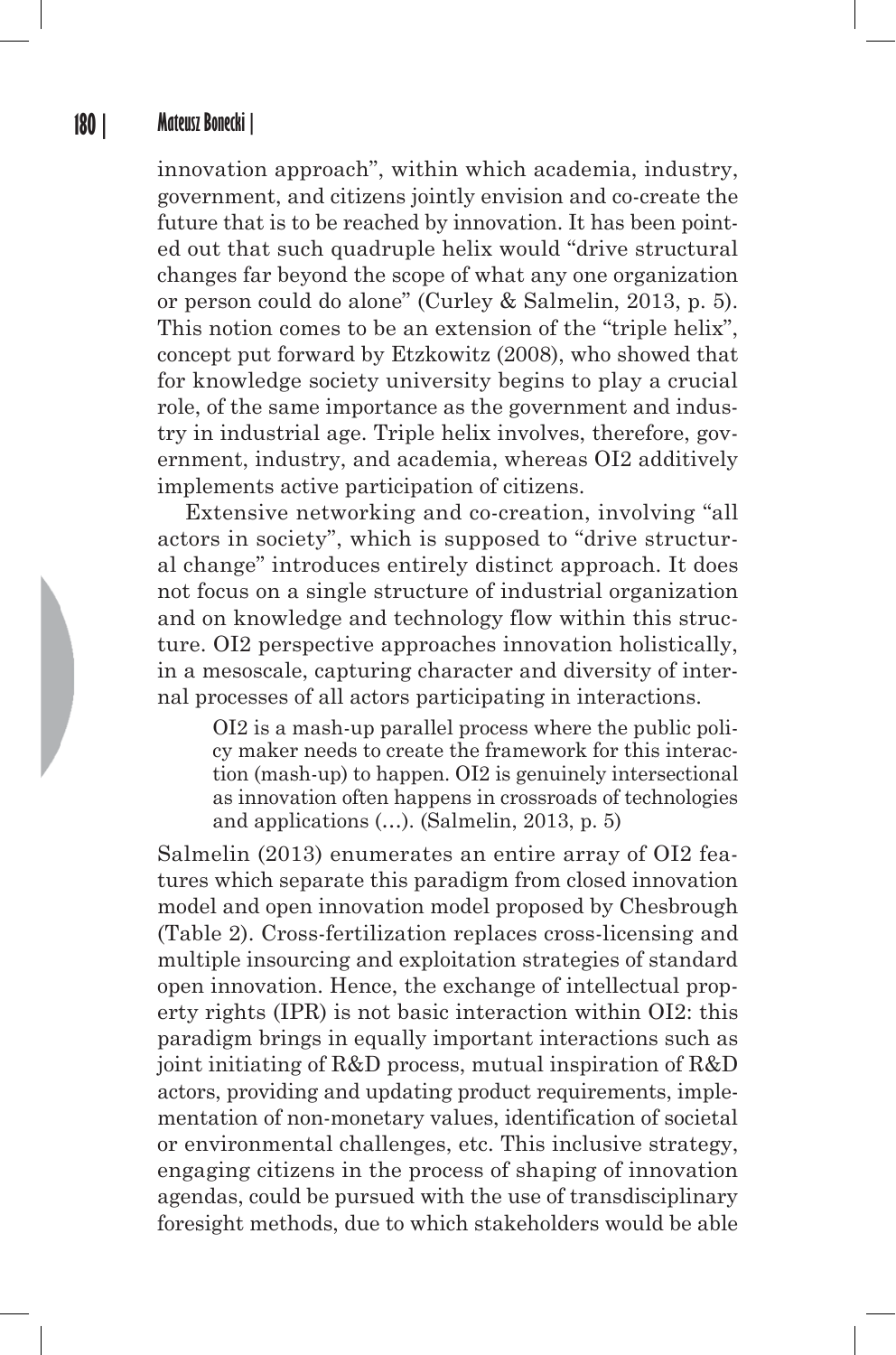to identify key societal challenges and envision how innovations could embrace them (Gudowsky & Peissl, 2016).

OI2 approach has an ecosystemic character. Isolated innovation funnel, present in Chesbrough's model, treated innovation environment as a context of innovation process of a single company. Now, in turn, it is the very environment that comes to be the explicit subject of reflection: in this manner OI2 presents multi-funnel approach, where multiple processes involving idea generation, research, development, and commercialization are orchestrated in the scale of the entire network of actors. That is precisely why, in the case of OI2, the emphasis is put on the role of public policy maker (the government), which is to facilitate co-operation and knowledge flow between actors. For this very reason many speak of value constellations that go beyond monetary exchange (e.g. data exchange in digital industries). According to Normann and Ramirez (1993), value constellation is a network of actor-nodes jointly creating value proposition.

| closed innovation   | open innovation   | open innovation 2.0 |
|---------------------|-------------------|---------------------|
| subcontracting      | cross-licensing   | cross-fertilization |
| solo                | cluster           | ecosystem           |
| linear subcontracts | triple helix      | quadruple helix     |
| control             | management        | orchestration       |
| single entity       | single discipline | interdisciplinary   |
| value chain         | value network     | value constellation |

**Table 2.** Comparison of selected features of open innovation and open innovation 2.0 (adapted from: Salmelin, 2013)

One may read the origins of OI2 ecosystemic approach into the theory of innovation systems (IS). Such systems encompass many actors constituting the environment of product and service companies, such as customers, suppliers, competitors, academic entities, and government institutions. These theories have been developed since 1980s (Lundvall, 1985; Freeman, 1988). The definition deriving from Lundvall (1985) projects that

system of innovation is constituted by elements and relationships that interact in the production, diffusion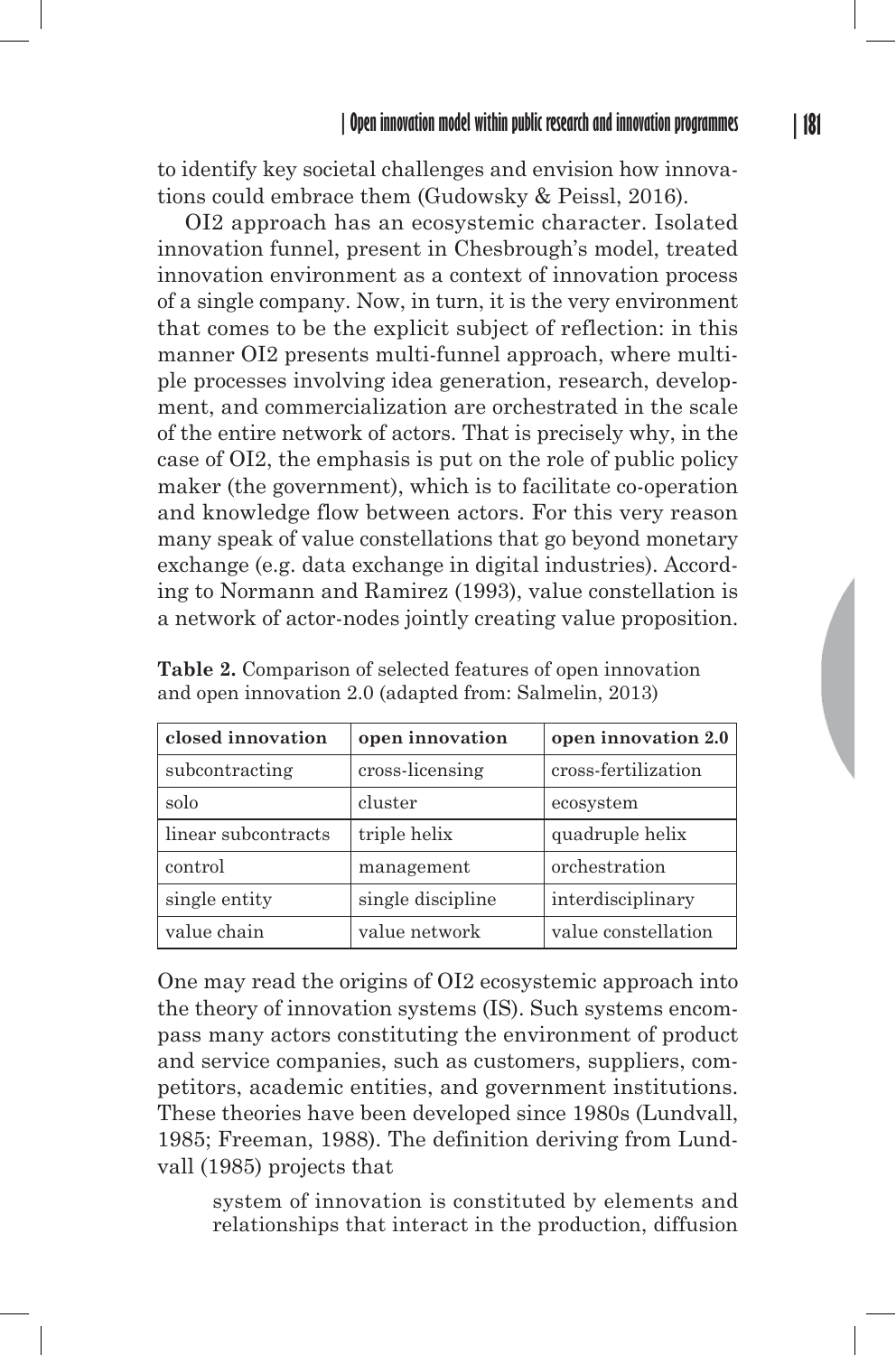and use of new and economically useful knowledge and that a national system encompasses elements and relationships, either located or rooted inside the borders of a nation state. (p. 86)

Lundvall adopts a perspective of *social systems* theory, where learning is positioned as core activity of the innovation process. Furthermore, IS is also a *dynamic system*, marked with, firstly, feedback between subsystems (facilitating or blocking innovation process) and, secondly, reproduction of both individual and collective knowledge (Lundvall, 1985, p. 86). This approach, with learning and cross-fertilization as its focal points, draws parallels with OI2 model. Moreover, Lundvall's work is also considered as predecessor of the studies on innovation openness. Cognately, innovation openness is put forward in the OECD report (2008), where regional or national innovation systems are referred to: "while open innovation looks at the innovation system from within the company, the literature on innovation systems looks at companies as black boxes" (p. 26). IS theory is concurrent with OI2 approach, since it alters the perspective: from micro-scale, focused on the analysis of knowledge and technology that function within the organization, to holistic level of analysis of the entire ecosystem, where the organization itself is treated as black box with input and output being only known values. The analysis is thus transferred from the level of organizational innovation funnel to cross-organizational level of mesh innovation network. And furthermore, where within such innovation there exists a cooperation between administration, industry, and academia, Etzkowitz's "triple helix" applies (OECD, 2008, p 26). If, in addition, one counts active participation of the citizens in designing research agendas or even directly in innovation activities, one observes the so-called "quadruple helix" typical of OI2.

Furthermore, the literature on open innovation has also addressed the concept of ecosystems. Simard and West (2006) perceived public bodies as entities responsible for "policy prescriptions" as well as facilitating "innovation creation and flows" and collaborative innovation through, for example, government-sponsored research. The authors, trying to explain also the role of nongovernmental institutions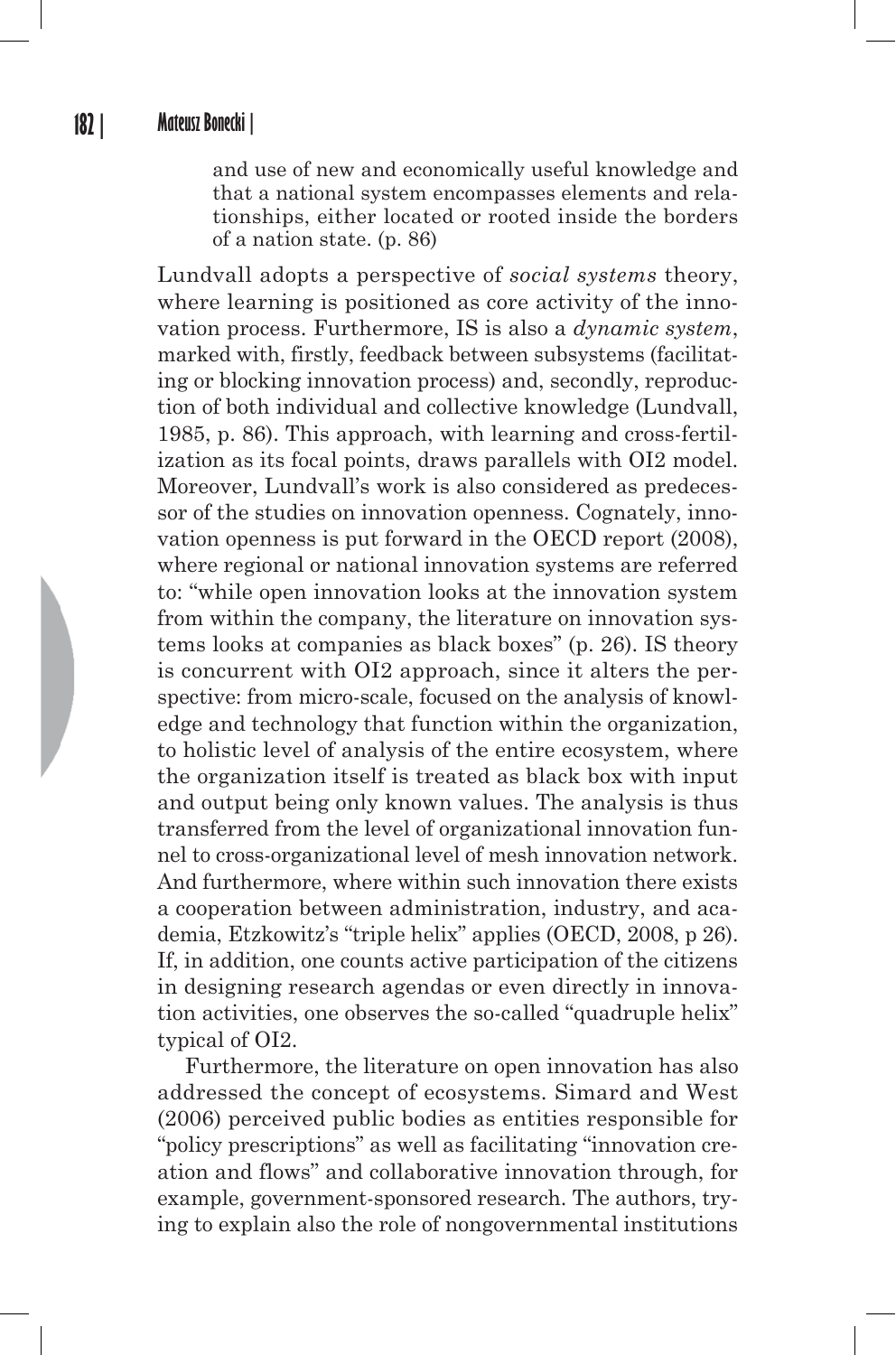within the innovation system, refer to Lundvall. This very role would rely on supporting innovativeness of companies through facilitation of "flow of tacit knowledge and organizational learning" (p. 227-228).

## **Discussion: the role of the government**

Curley and Salmelin (2013, p. 5) summarize Chesbrough's open innovation as a model that reflects interactions of knowledge transfer (exchange transactions including monetary value such as acquisitions, sublicensing or subcontracting) between organizations oriented towards commercialization of knowledge which, in turn, shall generate revenue. According to Chesbrough (2003b), in open innovation perspective the government performs primarily as "innovation benefactor" who provides "new sources of research funding" (p. 38). Additionally, the government and national institutions are supposed to sustain proper legal framework conditions for the transfer of intellectual property rights, since "national intellectual property policy including patent regulations" highly determine effectiveness of employment of open innovation model (West, Vanhaverbeke & Chesbrough, 2006, p. 300). Essentially, the literature pertaining to transitions in R&D&I management methods does not identify any role for the government in innovation process other than "external source of funding" (Table 3), regardless of whether it is direct funding or indirect financing through public procurement (Rothwell, 1994; Niosi, 1999).

However, the approach of OI2 is different. Apart from value seen from a market perspective, societal value is also anticipated:

innovation success is characterized by how well innovation ecosystems assembled from a multitude of participants create novel products and services that are quickly adopted. Once again we want to stress the importance of the creativity beyond organisational boundaries as essential to creating valuable components for innovation from a societal (market) perspective due to new co-creation processes across all stakeholders. (Curley & Salmelin, 2013, p. 5)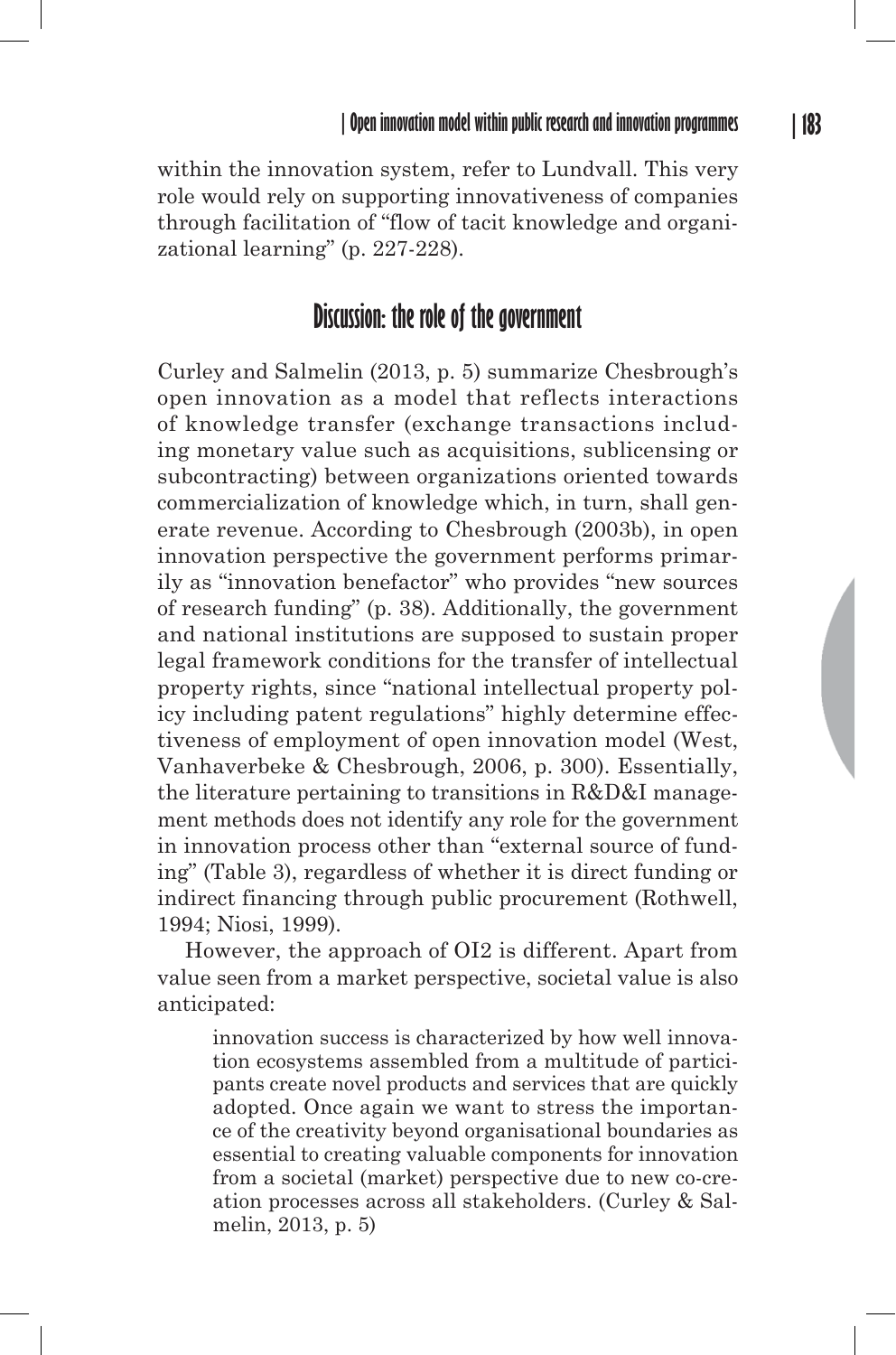**Table 3.** Public involvement in industrial research and development

|                                               | public (governmental) involvement in industrial<br>R&D                                                                                                                                                                                                                                       |
|-----------------------------------------------|----------------------------------------------------------------------------------------------------------------------------------------------------------------------------------------------------------------------------------------------------------------------------------------------|
| first<br>generation                           | "some financial support for major R&D programmes"<br>in companies" (Rothwell, 1994)                                                                                                                                                                                                          |
| second<br>generation                          | "public procurement as a means to stimulate indus-<br>trial innovation" (Rothwell, 1994)                                                                                                                                                                                                     |
| third<br>generation                           | "government encouragement and support" (Roth-<br>well, 1994)                                                                                                                                                                                                                                 |
| fourth<br>generation                          | "government funds, directly or indirectly, a high<br>proportion of R&D expenditures both in business<br>and in the public sector" (Niosi, 1999)                                                                                                                                              |
| fifth<br>generation                           | egislation to enable more rapid movement of sci-<br>entific information into the private sector" (Rog-<br>ers, 1996)                                                                                                                                                                         |
| sixth<br>generation<br>(open innova-<br>tion) | "innovation benefactors provide new sources<br>of research funding" (Chesbrough, 2003b)<br>"national intellectual property policy, including<br>patent regulations" (West, Vanhaverbeke & Ches-<br>brough, 2006)                                                                             |
| open innova-<br>tion $2.0$<br>(OI2)           | "role of the public sector is to create the environ-<br>ments for OI2 where the mash-up of the needed<br>components can happen in a frictionless environ-<br>ment" (Curley & Salmelin, 2013)<br>"public policy maker needs to create the framework<br>for this interaction" (Salmelin, 2013) |

Now, the government acts not only as an "innovation benefactor" (funding source for R&D) but also as innovation customer. OI2 perceives R&D&I as instrument of "structural" change (Salmelin, 2013), where the government and society to some extent appropriate "returns" of innovation in the shape of social value. The evolution of R&D management models, while ultimately leading to open innovation, shows how within planning of innovation process not only direct market environment (e.g. competitors, suppliers, customers), but also government organizations and public institutions are taken into account. In particular, gradual intensification of cooperation between private and public R&D (e.g.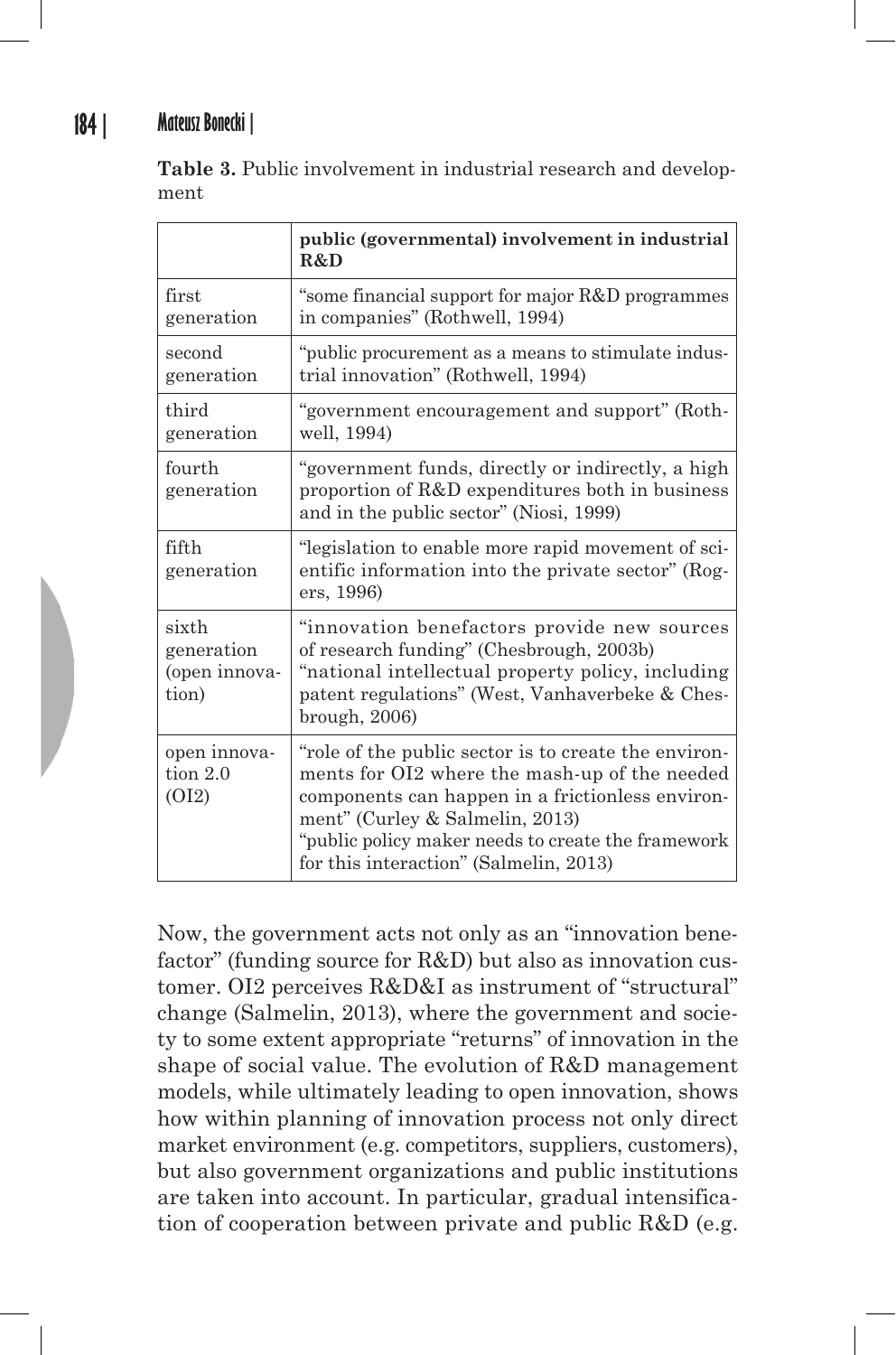academia, research and technology organizations) may be noted. The awareness of research-cooperation between private and public sector entails reflections on changes in legislation which are supposed to stimulate knowledge transfer from academia and public research and technology organizations to the private sector (Rogers, 1996).

In the light of innovation systems theory, the OECD study on open innovation puts forward that, in order to sustain well-functioning of national or regional innovation system, the role of the government and policy-makers "implies not only creating the necessary nodes of the system but also ensuring a continuous flow of ideas and facilitating the linkages that will favour an interactive environment" (OECD, 2008, p. 26). Thus the IS paradigm influences open innovation theory: West, Vanhaverbeke and Chesbrough (2006, p. 299) admit that development and diffusion of innovations occur within the network of institutions and actors that frequently cooperate, and that the objective of the government is to establish the framework and policies to influence the process. As far as the policy-making is concerned, open innovation model evolves towards ecosystemic model, which allows for inclusion of notion of policy into innovation process management. Within this broader perspective innovation environment is seen as a multitude of intertwining innovation processes that run through networked entities. The shift of the perspective was possible because the concept of open innovation has been invested with ideas drawn from the theory of regional, national, or even European innovation systems (Schuch, 1998).

## **Concluding remarks and future research**

The overview of methods and approaches concerning R&D management leads to the conclusion that by virtue of increasing complexity of systems (products), progressive specialization of businesses' core competence and profitability imperative, organizations adopt increasingly inclusive approach to innovation, culminating in its open model. The analysis leads to the undermentioned conclusions which constitute starting hypotheses for further, detailed study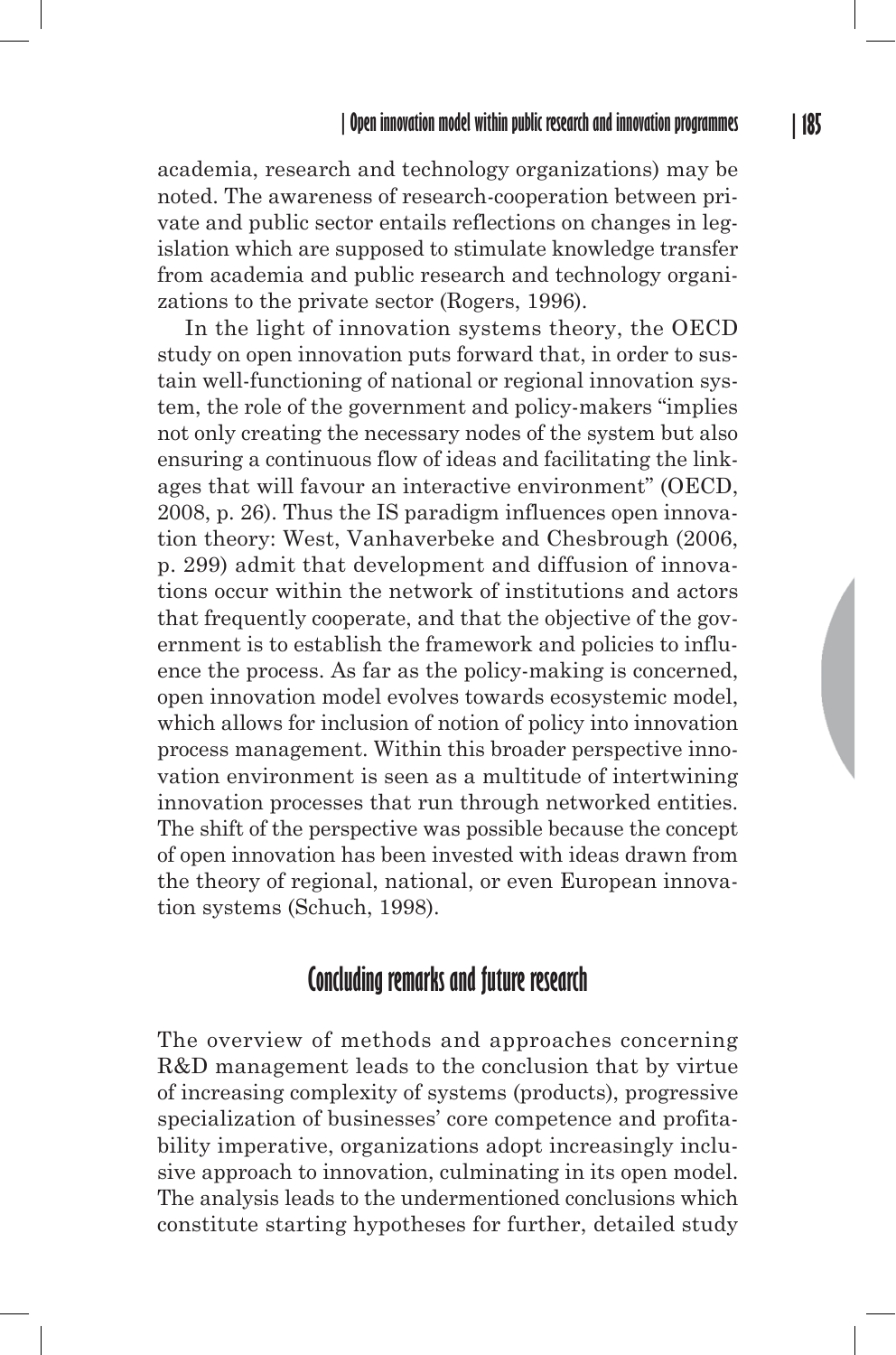of the notion of open innovation in public R&D&I support programmes.

(1) It seems that open innovation studies are dominated by company-centric perspective, and the analysis of innovation process is conducted on the level of isolated organization. Chesbrough's (2003a) innovation funnel comes to be an exemplification of such methodology. It may stem from the definition accepted by OECD (*Oslo Manual*), deeply rooted within the literature: innovation is an implementation of a service or product which are *new to the firm*. This, to some extent, inhibits capturing the roles of other firms (suppliers, subcontractors, competitors) as actors involved in co-creation.

(2) Periodization of the development of innovation management methods shows that in the course of time the role of innovative company's environment is becoming more apparent. Thus along with the gradual opening of R&D&I process, the interactions between the company and its environment are analysed in a more detailed manner. Research shows that the open innovation model requires coordination of actions of all actors and stakeholders with regard to their strategic orientation and business models.

(3) In contradistinction to open innovation model, from the perspective of innovation systems theory, organizations are seen as black boxes since the research focuses on the interactions between network nodes (actors) rather than on the processes ongoing inside companies. Due to this ecosystemic approach it is possible to capture the complexity of dynamics of knowledge exchange, cross-organizational learning, and joint co-creation of innovations. In particular, OI2 paradigm puts a question of how to orchestrate individual innovation processes across the entire value network.

 (4) The OI2 model allows to define the role of the government in a way that goes beyond a mere "innovation benefactor" responsible for R&D funding. Within this model the government actively supports and facilitates multi-actor cooperation, which may yield cross-boundary alliances developing wide range of products using common standards.

(5) Within the OI2 model, R&D work, carried out by industry, can be interpreted as a measure of public policy to tackle societal (e.g. climate change) and economic challenges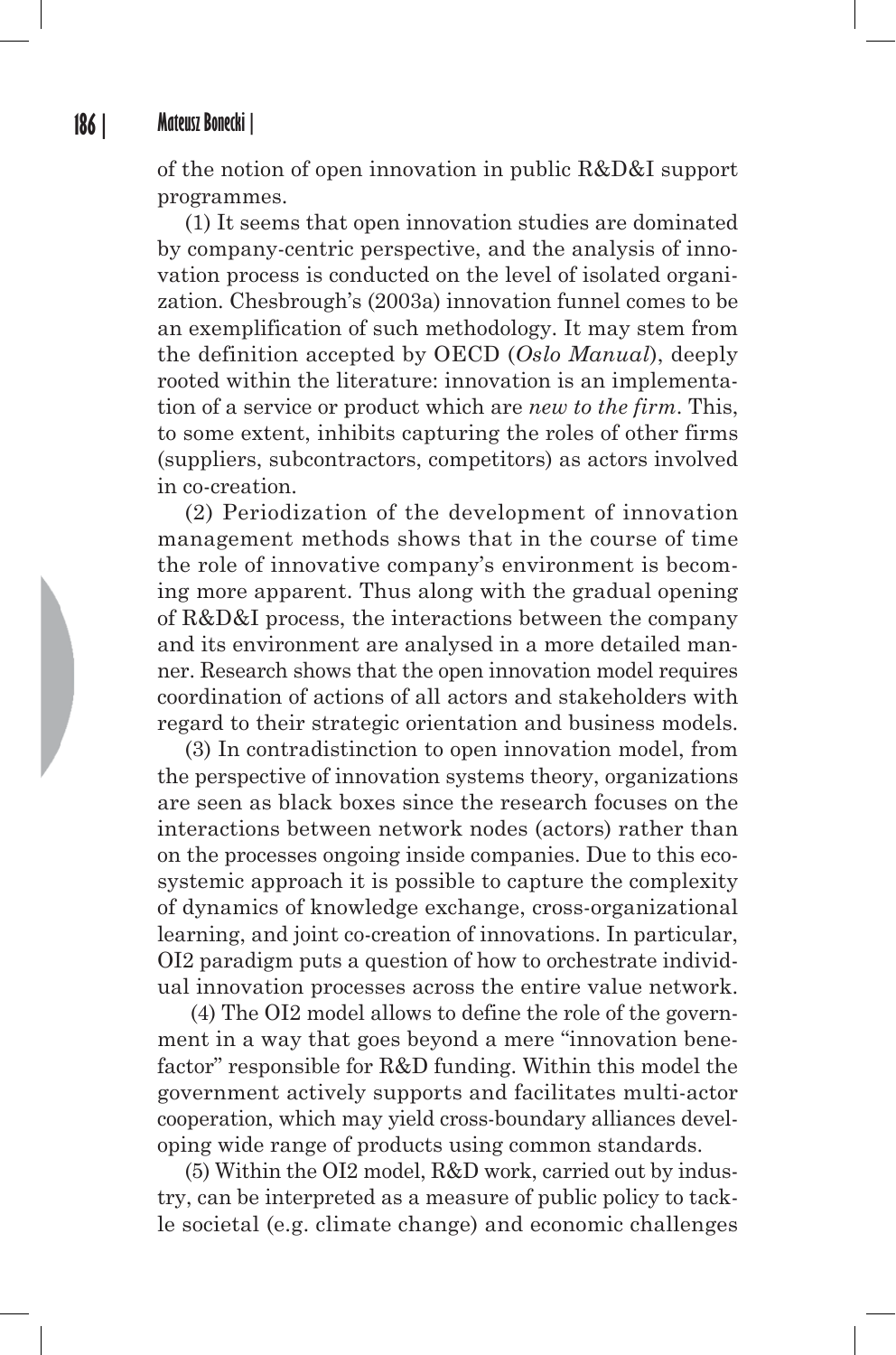(e.g. strengthening the position of European industry). Public investments in large-scale ecosystem projects, various incentives to increase R&D expenditure in private sector as well as facilitation and financial support to increase venture capital investments in technology seem to support this conclusion.

## **References**

- Caracostas, P., Muldur, U. (2001). The emergence of a new European Union research and innovation policy. In: P. Larédo, P. Mustar (Eds.), *Research and innovation policies in the new global economy. An international comparative analysis* (pp. 157-204). Cheltenham–Northampton: Edward Elgar Publishing.
- Chesbrough, H. (2003a). *Open innovation: The new imperative for creating and profiting from technology*. Boston: Harvard Business Press.
- Chesbrough, H. (2003b). The Era of Open Innovation. *Sloan Management Review*, 44(3), 35-41.
- Curley, M. (2015). The Evolution of Open Innovation. *Journal of Innovation Management*, 3(2), 9-16.
- Curley, M., Salmelin, B. (2013). *Open Innovation 2.0: A New Paradigm*. White Paper. The Open Innovation Strategy and Policy Group, 1-12.
- Du Preez, N.D., Louw, L., Essmann, H. (2006). An innovation process model for improving innovation capability. *Journal of High Technology Management Research*, 1-24.
- Etzkowitz, H. (2008). *The Triple Helix. University–Industry–Government. Innovation in Action*. New York–London: Routledge.
- Freeman, C. (1988). Japan: A new national innovation system? In: G. Dosi, C. Freeman, R.R. Nelson, G. Silverberg, L. Soete (Eds.), *Technology and Economy Theory* (pp. 331-348). London: Pinter.
- Granstrand, O., Sjölander, S. (1990). Managing innovation in multitechnology corporations. *Research Policy*, 19(1), 35-60.
- Greenhalgh, C., Rogers, M. (2010). *Innovation, intellectual property, and economic growth*. Princeton: Princeton University Press.
- Gudowsky, N., Peissl, W. (2016). Human centred science and technology—transdisciplinary foresight and co-creation as tools for active needs-based innovation governance. *European Journal of Futures Research*, 4(1), 1-10.
- Lundvall, B.Å. (1985). *The Learning Economy and the Economics of Hope*. London-New York: Anthem Press.
- Niosi, J. (1999). Fourth-generation R&D: From linear models to flexible innovation. *Journal of Business Research*, 45(2), 111-117.